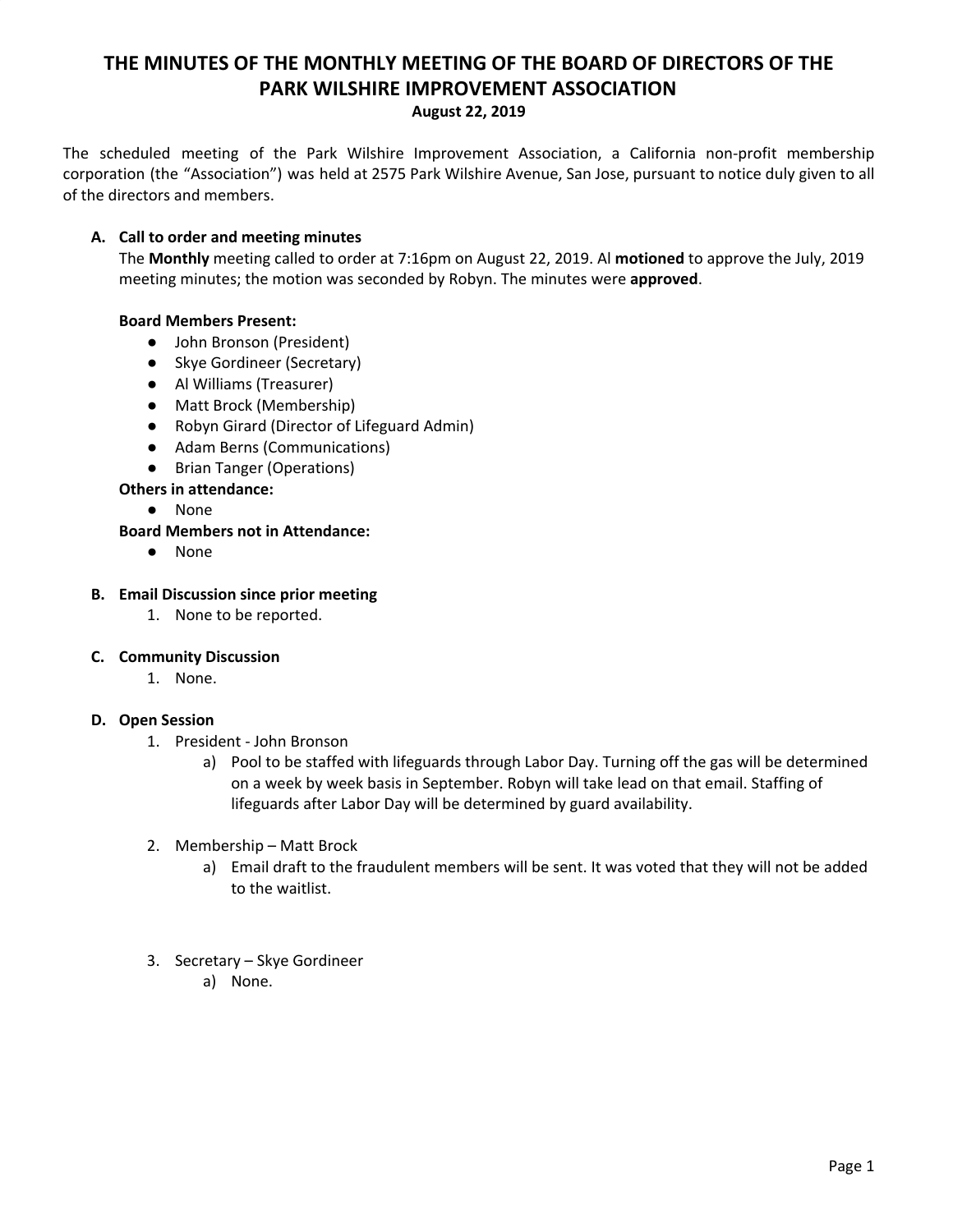## 4. Treasurer – Al Williams

|  |  | a) Financial report and historical summary: |  |  |
|--|--|---------------------------------------------|--|--|
|--|--|---------------------------------------------|--|--|

| <b>Financial Summary</b>      | <b>Checking</b> | <b>Savings</b> | Total    | Paypal |
|-------------------------------|-----------------|----------------|----------|--------|
| This Month: August 22, 2019   | 100,700         | 240,430        | 341,030  | 1,238  |
| Last Month: July 2019         | 138,630         | 240,424        | 379,054  | 9,520  |
| Last Year: August, 2018       | 117,673         | 219,320        | 336,993  |        |
|                               |                 |                |          |        |
| Increase / (Decrease) versus: |                 |                |          |        |
| Last Month                    | (37, 930)       | 6              | (38,024) | (8282) |
| Last Year                     | (16, 973)       | 21,110         | 4,037    |        |

- 5. Lifeguards Robyn Girard
	- a) Guards are starting to return to school but schedule is still filled.
- 6. Communications Adam Berns
	- a) None.
- 7. Operations Brian Tanger as reported by John Bronson
	- a) Pool chlorine metering situation update: Spoke with Alex from Genie. Sensors have been replaced by chlorine and Ph issue is still occuring. Now the theory is for chemical controller. They will be replaced with a credit from Genie for the sensors that didn't need to be replaced.
	- b) Repair of conduit in pump house.
	- c) Repair of loose bricks and peeling fiberglass. Both should be addressed off season.
	- d) Key system: We now have three key boxes. Gardeners key card will be operational 7 days a week from 5am to 9pm. Janitors keep their key on their key chain. Guards have a lock box as well.
	- e) Solar array post replacement. Will get estimate for replacement.
	- f) Door welding scheduled for after Labor Day.
	- g) Bathroom upgrades:
		- i. Ask for bid or two for fixing the men's bathroom shower floor to drain properly.
		- ii. Robyn and Skye to buy porous mats for in front of the toilets so people don't have to stand in a puddle.
		- iii. It was suggested to tile the walls for easier cleanup.
		- iv. Suggestion: Larger windows in the women's bathroom would increase air flow.
		- v. Drainage is an issue in both bathrooms.
	- h) Solar arrays: I have had several positive comments on pool temp. Increase in electric bills is probably due to increased pump motor usage.
	- i) Misc: new umbrella stands in place.
	- j) Debris returning to the pump house, filter will be replaced by Genie.
	- k) Fiberglass deteriorating on baby pool. Needs attention off season.
	- l) Tuff Shed has been measured for.
	- m) Need to pick up all swim lesson signs (x3).
	- n) Brian makes a motion that purchases of urgent items under \$500 don't need board approval. Robyn seconds. Motion passes.